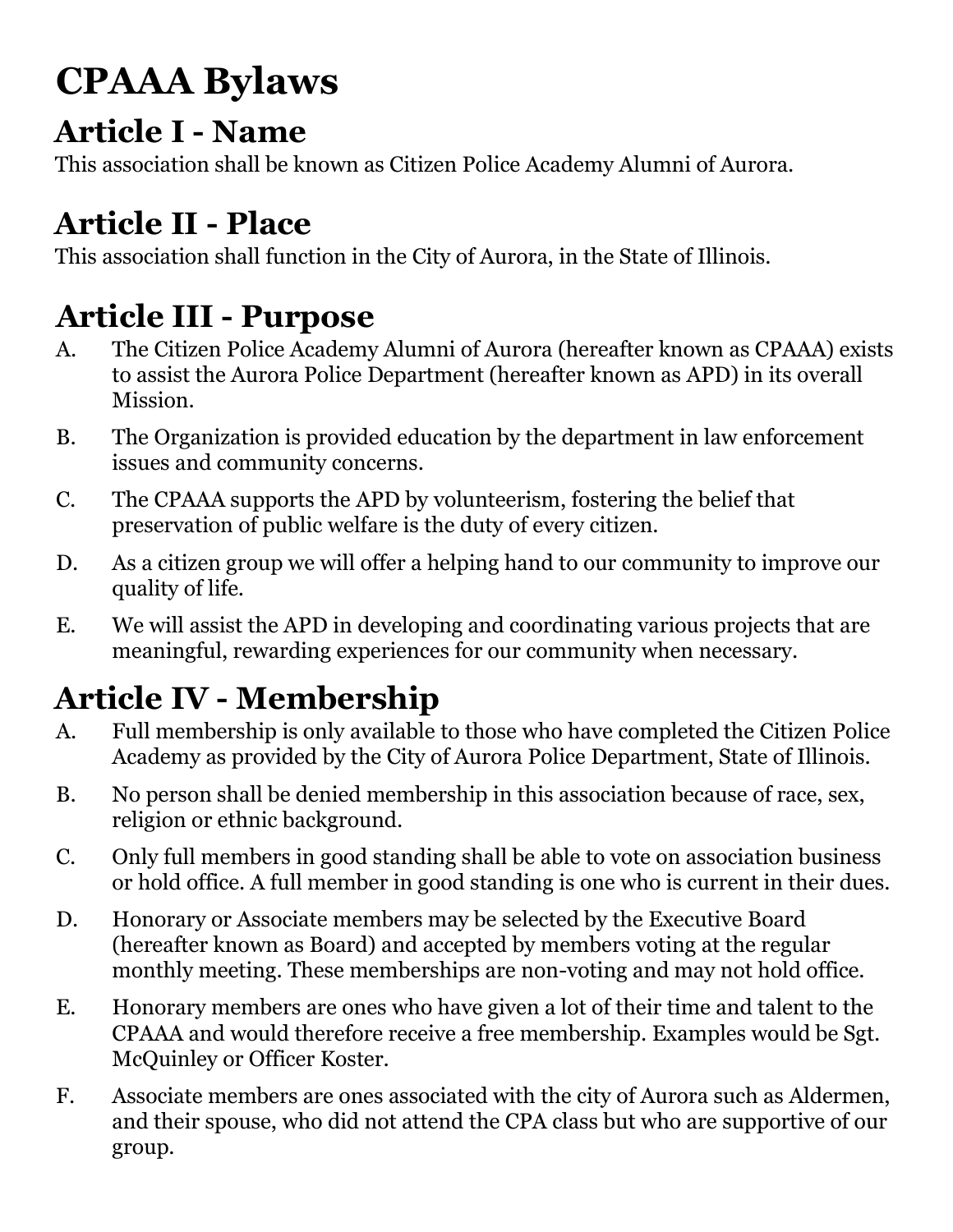- G. Since this is a participation driven organization, all members are expected to participate by attending meetings and functions.
- H. All members and officers will serve on a voluntary basis.

### **Article V - Dues and Fees**

- A. Except as otherwise provided, membership requires payment to the association of annual dues which shall be set by the Board and reviewed annually, payable on or before the January meeting.
- B. Members not paying by the end of the January meeting will be dropped from the membership roll. In order to attend meetings, receive newsletters or volunteer for CPAAA activities, past members will need to be reinstated. After the January meeting, there will be an additional \$5.00 reinstatement fee required. Dues invoices shall be mailed out to the membership by the Treasurer 1 month prior to the January meeting.
- C. Associate members will be assessed \$5.00. Honorary members no charge. Both will receive our newsletter.
- D. Initial membership fee will be set by the Board and reviewed annually which will provide a member their association shirt and first year dues.

# **Article VI - Financial Policy**

- A. Any and all funds shall be derived from dues, donations from any source, or proceeds from fundraisers.
- B. Funds secured by the CPAAA shall be used in support of the APD, and furthering the education of the CPAAA and the Citizen Police Academy (CPA) programs including the Adult CPA and Youth CPA.
- C. Any funds remaining at the end of the calendar year (year to be from January first to December thirty first) shall be carried over to the next calendar year.
- D. An audit shall be conducted at the end of any calendar year in which gross receipts total \$150,000.00 or more. An independent audit shall be conducted a the end of any calendar year in which the gross receipts total \$300,000.00. This process shall insure the non-profit objective of this organization.
- E. In the event of the dissolution of this association all funds shall be disposed of according to present statutes.
- F. All requests for donations from the CPAAA must be submitted to the Board. Those requests the Board considers worthwhile must be presented to the membership for their approval.
- G. The CPAAA will pay for the registration fee for two (2) Board members and one general member to attend the National Citizen Police Academy Association. If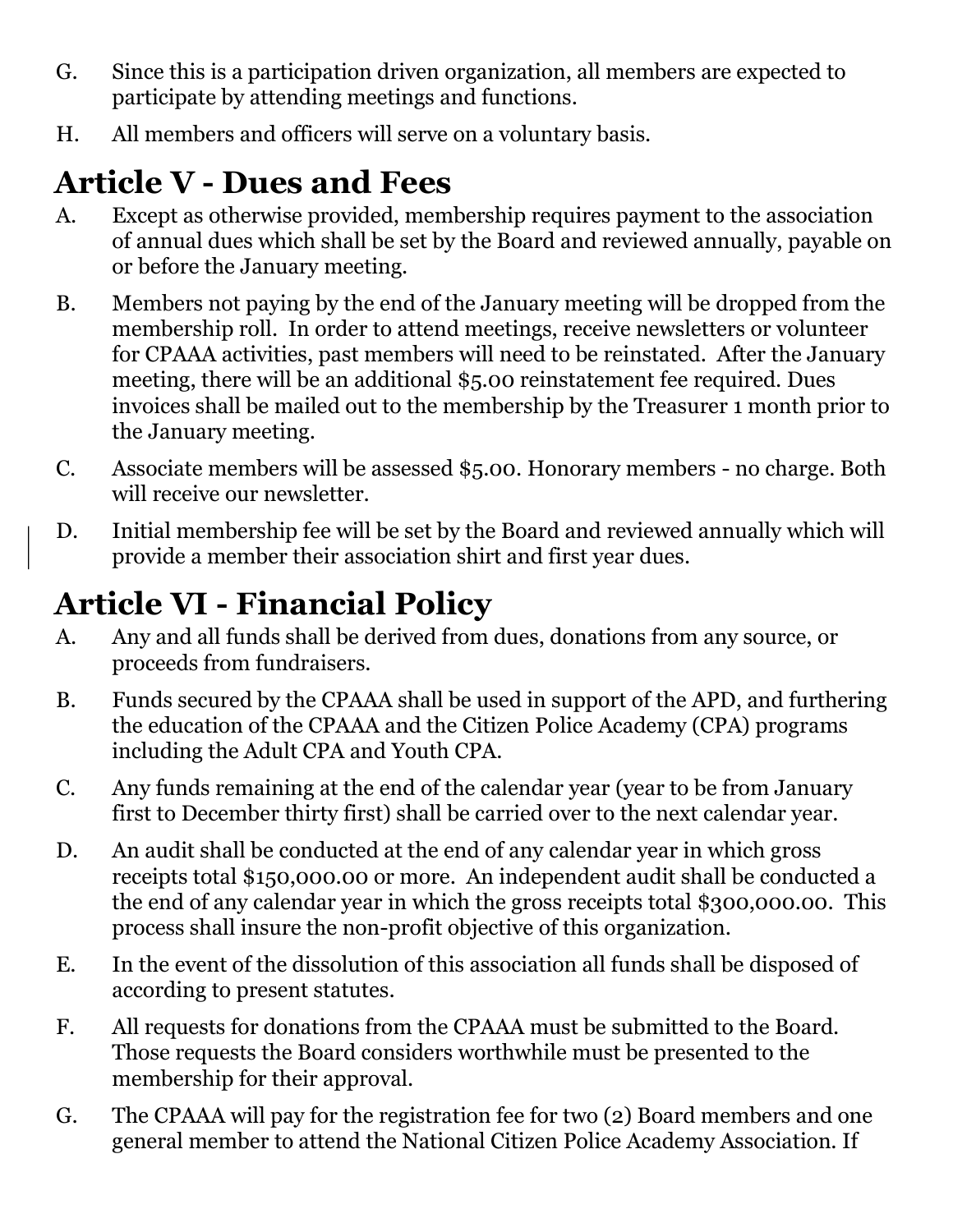multiple members are attending there will be a lottery to select whose registration will be paid.

H. Funds raised for a specific purpose, shall be expended for that purpose. If the purpose ceases to exist after the funds are secured, the funds can then be reallocated by a majority vote of the board.

#### **Article VII - Officers**

The elected officers of this organization shall be as follows:

- 1. President
- 2. First Vice President
- 3. Second Vice President
- 4. Recording Secretary
- 5. Treasurer
- 6. Membership Coordinator
- 7. Communications Coordinator

Non-elected officers shall be as follows:

- 1. Past President
- 2. Event Coordinator
- A. The offices of President, Second Vice President, Treasurer and Membership Coordinator shall begin in even numbered years.
- B. The offices of First Vice President, Recording Secretary and Communications Coordinator shall begin in the odd numbered years. C. The duties of the officers are as follows:
	- 1. The President shall preside over all meetings of the organization and Executive board meetings. The President shall vote only in the case of a tie vote of the board.
	- 2. The First Vice President shall act as President in the absence of the President.
	- 3. The Second Vice President shall select all necessary committees and appoint chairperson for said committees.
	- 4. The Recording Secretary shall take minutes at all membership and Board meetings. Secretary will present and distribute all general membership minutes to membership.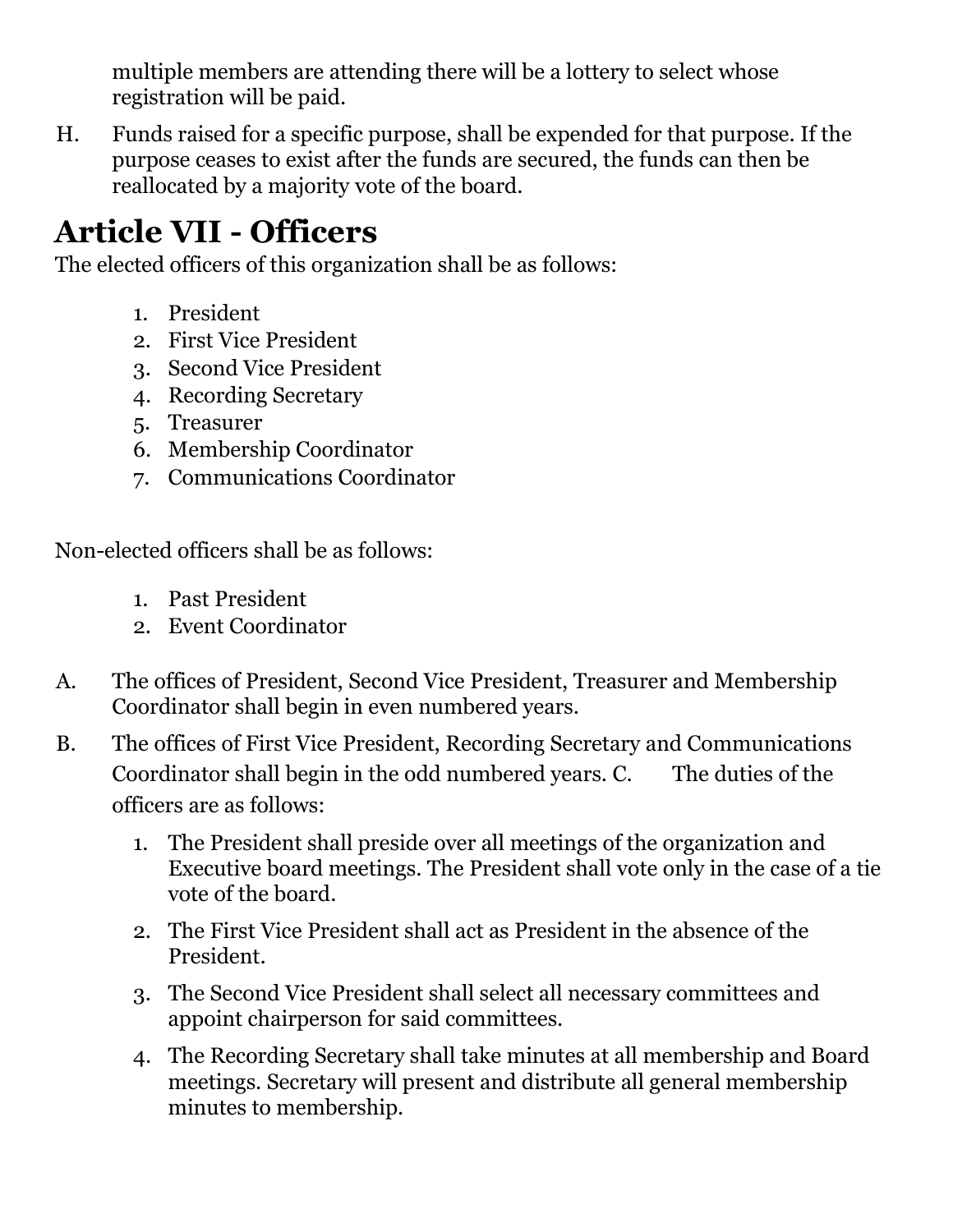- 5. The Treasurer shall collect all moneys, pay all bills, and keep proper books of account. The treasurer shall provide monthly expense reports and give a financial statement every January.
- 6. The Membership Coordinator shall chair the membership committee and, shall maintain active records of all members, active and non-active including waivers for organization activities. The Coordinator shall also manage the procurement of CPAAA shirts for new members.
- 7. The Communications Coordinator shall be responsible for filing any reports required of the CPAAA by any state, local or federal statute. The Coordinator shall also act as the assistant newsletter editor and as a columnist and shall manage the content of the city of Aurora/APD web site as it pertains to the CPAAA. The Coordinator shall also investigate the use of social media to communicate with members of the organization and the community.
- 8. If Past President is not able to serve, then the current President can appoint a Presidential Advisor to perform the duties of the Past President.
- 9. The Events Coordinator will be the main contact for volunteer requests in order to obtain: event contact name, and phone number, how many volunteers, when, where and what is expected of them along with what materials or items will be necessary (Le. table, chairs, etc).
- 10. Events Coordinator will chair calling tree committee (or its equivalent) so that eligible members can be contacted for specific events. The Events Coordinator will be a voting member of the Board.

#### Nominating Committee/Elections

- D. The nominating committee, in October, shall consist of the First Vice President and two members at large. Those interested in running for office should be a member for at least 2 years and be in good standing. Â They must be willing and able to attend monthly executive and general meetings. Those members who desire to hold an elected office shall notify the nominating committee. The nominating committee shall present their slate at the November meeting for those members elected taking office January 1st of the following year.
- E. An uncontested slate should be accepted by verbal vote at the November meeting.
- F. If nominations are added from the floor, the slate will be voted on by ballot at the December meeting.
- G. The terms of said officers should be for a period of two (2) years. No officers may succeed themselves two (2) consecutive terms unless slate is uncontested and approved by membership at November meeting.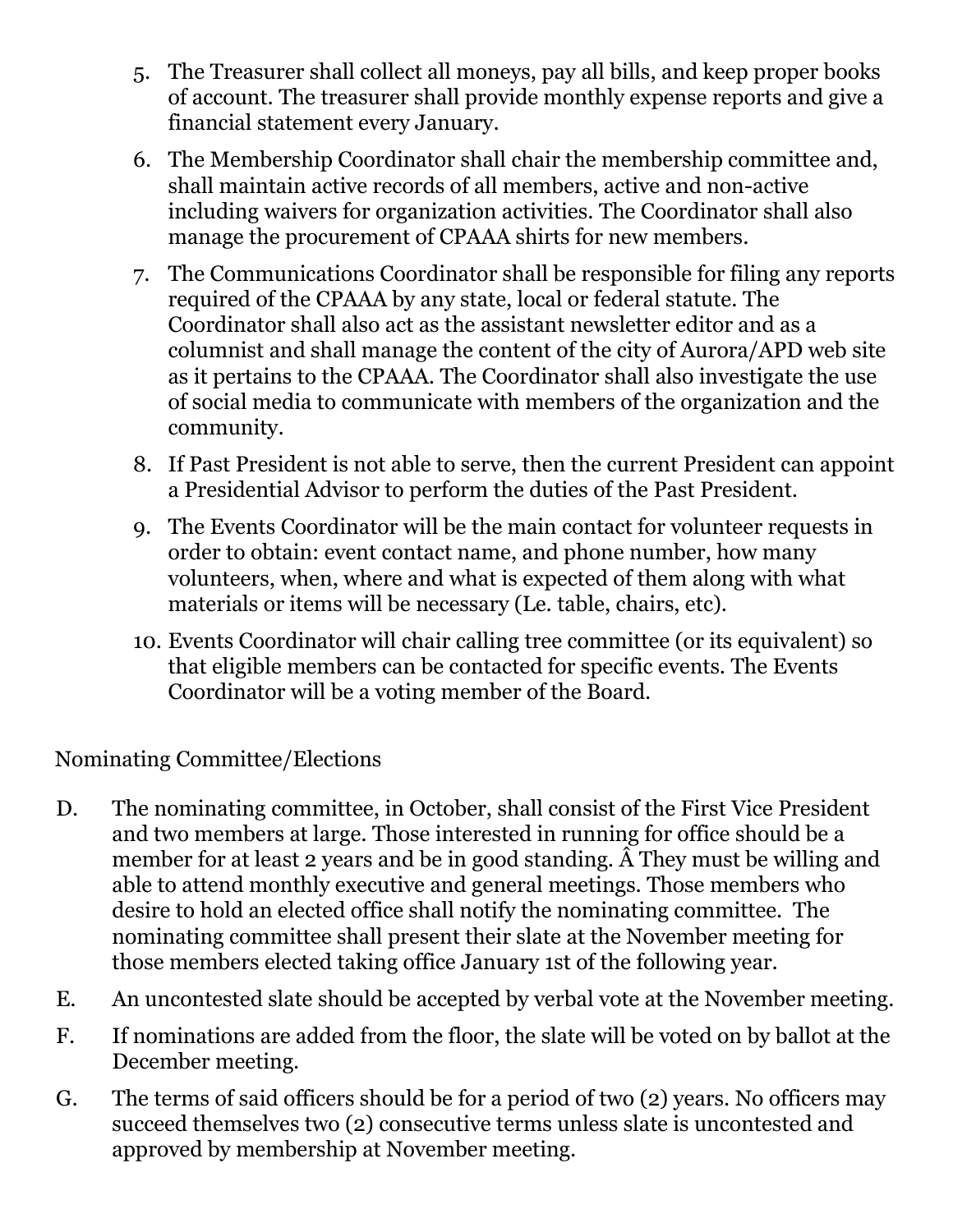- H. If an officer leaves office during their term, the replacement shall be nominated by the Board and approved by the membership.
- I. The Board of this association shall have the control, direction, and general management of the affairs, business and funds of this association.
- J. Committee chairman shall keep the Board updated of their respective committees. All committees should be meeting a minimum of 90 days prior to the activity. The first 30 minutes of the Board meeting is scheduled for committee chairmen and the general membership to address the Board.

#### **Article VIII - Meetings**

- A. Executive board meetings will normally be held once a month during session. All agenda items for Board meetings should be brought to the attention of the President and/or 1st Vice President no less than 3 days prior to board meetings so that members can have appropriate answers/materials available at meeting. This does not pertain to special meetings called by President or 1st Vice President.
- B. The President or 1st Vice President, upon reasonable notice to Board members may call a special meeting of the Board.
- C. The majority shall constitute a quorum at any meeting of the Board.
- D. Membership meetings shall be held the second Tuesday of most months at a place and time to be determined by the Board. The members shall have reasonable notice of said meetings. Typically there are no general meetings in June or July.
- E. A majority vote shall decide any questions at any meeting except as otherwise herein provided.
- F. Special meetings of the members may be called by action of the President of the Board, with reasonable notice to the Membership.

## **Article IX - Membership Disqualification**

- A. A member of the CPAAA may be disqualified from this organization for the following reasons:
	- 1. Conviction of a felony or Class A or B misdemeanor.
	- 2. Violation of any policy or procedure of the APD or the lawful directives of any police officer when acting as a member of the CPAAA.
	- 3. Any activity or action that is disruptive to the goals and objectives of this organization.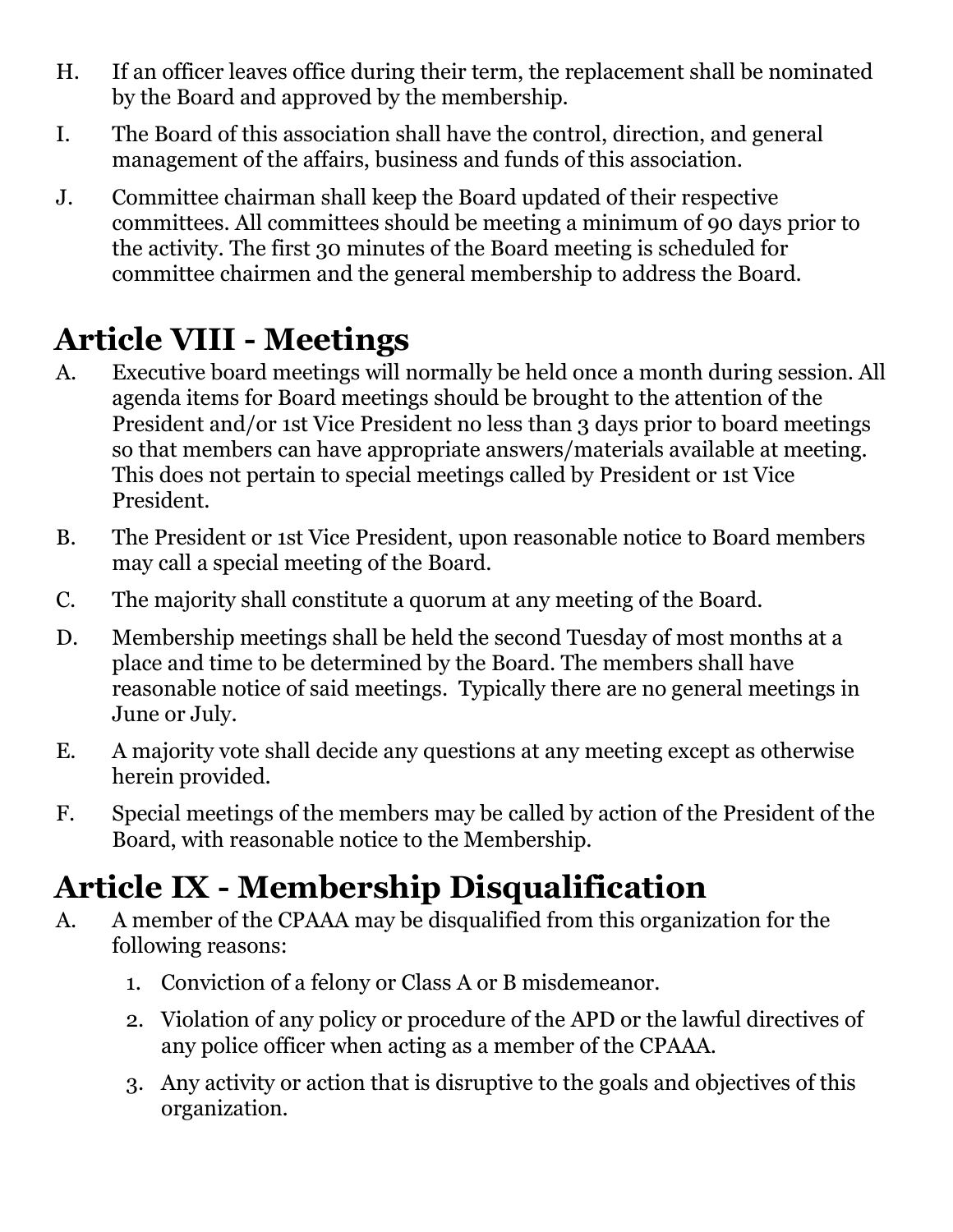- 4. Any act that is considered unethical or would cause a negative image of the CPAAA.
- 5. Any member may be removed at any time by directions of the Aurora Chief of Police, or his designated representatives without a disqualification hearing.
- 6. Any member of the association, except honorary or associate may institute disqualification requests. The request must be submitted in writing to the Board, detailing the reason warranting disqualification.
- 7. If the Board determines there is no justification for disqualification, the matter is dropped. The member registering the complaint will be notified of the Board's decision.
- B. The procedures for disqualification shall be as follows:
	- 1. Upon receipt of any disqualification request, the President shall convene a meeting of the Board at a convenient date and place.
	- 2. A quorum of Board members must be present.
	- 3. Initially, the Board shall review and discuss the disqualification request and any other pertinent, applicable information available, not to exclude the members overall performance history. This initial review shall be conducted in private, outside the presence of the member.
	- 4. The member shall be notified of the time and place of this meeting and invited to appear on his or her own behalf, or provide written comments in lieu of appearance.
	- 5. Following this initial review, member will be allowed to address the Board either in person or with a written statement to offer any information of extenuating circumstances on their behalf. At this time the Board shall go into executive session. After the Board has made its decision, the member shall be offered the option of resigning or accepting the Board's decision.
	- 6. If a member is disqualified or resigns, they shall immediately surrender their identification badge and association shirt.
	- 7. All disqualifications shall be part of the permanent record along with the Board ruling.
	- 8. All disqualification issues shall be decided by a majority vote of the Board.
		- C. Options besides total disqualification shall be as follows:
	- 1. No basis for disqualification.